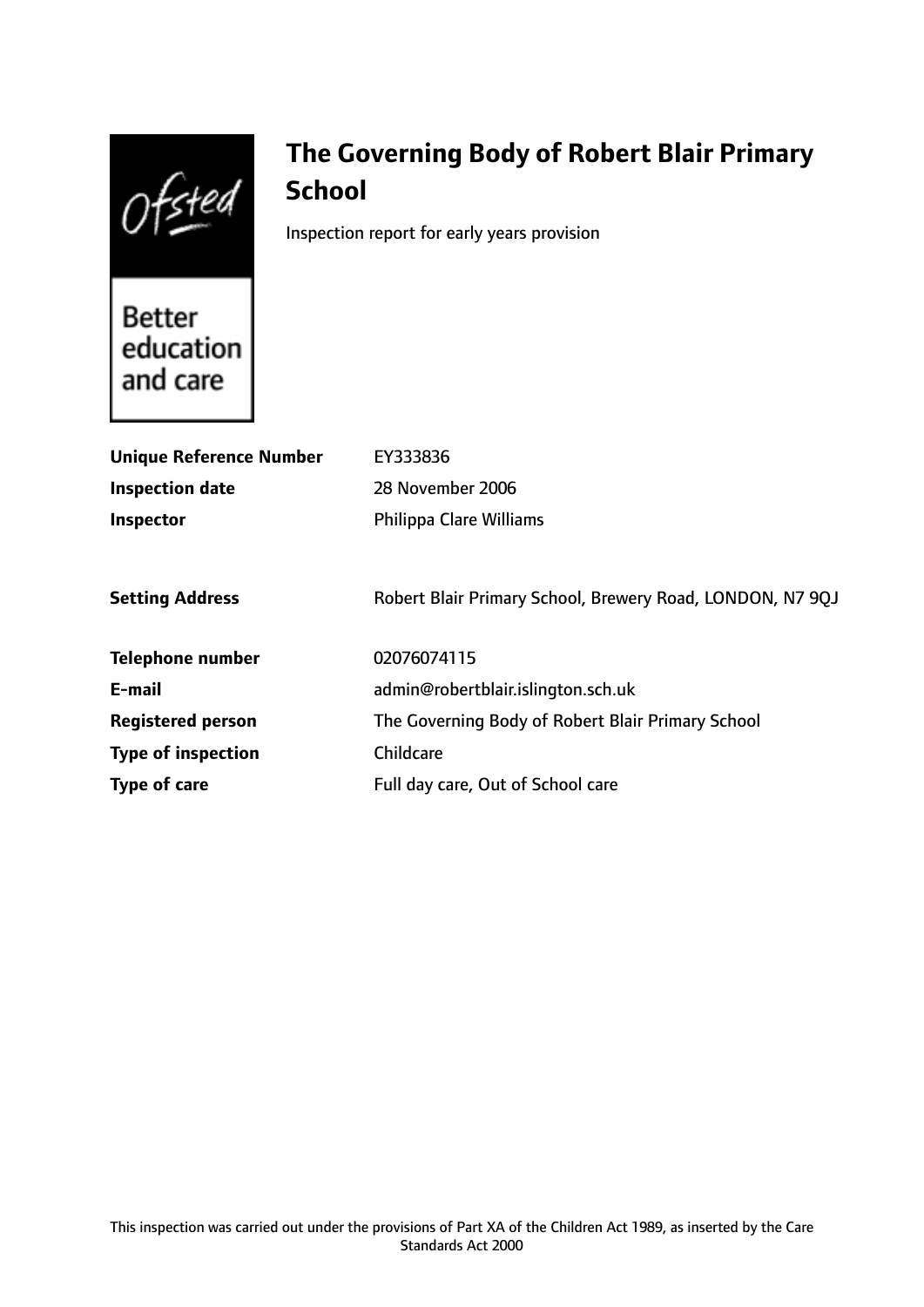## **ABOUT THIS INSPECTION**

The purpose of this inspection is to assure government, parents and the public of the quality of childcare and, if applicable, of nursery education. The inspection was carried out under Part XA Children Act 1989 asintroduced by the Care Standards Act 2000 and, where nursery education is provided, under Schedule 26 of the School Standards and Framework Act 1998.

This report details the main strengths and any areas for improvement identified during the inspection. The judgements included in the report are made in relation to the outcomes for children set out in the Children Act 2004; the National Standards for under 8s day care and childminding; and, where nursery education is provided, the *Curriculum guidance for the foundation stage.*

The report includes information on any complaints about the childcare provision which Ofsted has received since the last inspection or registration or 1 April 2004 whichever is the later.

## **The key inspection judgements and what they mean**

*Outstanding: this aspect of the provision is of exceptionally high quality Good: this aspect of the provision is strong Satisfactory: this aspect of the provision is sound Inadequate: this aspect of the provision is not good enough*

For more information about early years inspections, please see the booklet *Are you ready for your inspection?* which is available from Ofsted's website: *www.ofsted.gov.uk.*

## **THE QUALITY AND STANDARDS OF THE CARE**

On the basis of the evidence collected on this inspection:

The quality and standards of the care are satisfactory. The registered person meets the National Standards for under 8s day care and childminding.

## **WHAT SORT OF SETTING IS IT?**

Robert Blair Children's Centre and Extended School Services opened in 2006. The group provides full day care, a breakfast club and after school club. The setting forms part of the Robert Blair Primary School, there are five group rooms and a secure outdoor play area. The setting is open from 08:00 until 18:00 each week day for 49 weeks per year. The centre is registered to care for no more than 21 children in the nursery at any one time and no more than 23 children at the breakfast club and after school club at any one time. Seven staff work with the children of these five hold appropriate early years qualifications.

There are currently 25 children under five years on roll. The group supports children who speak English as an additional language and children with learning difficulties and disabilities. The centre receives support from the Local Authority.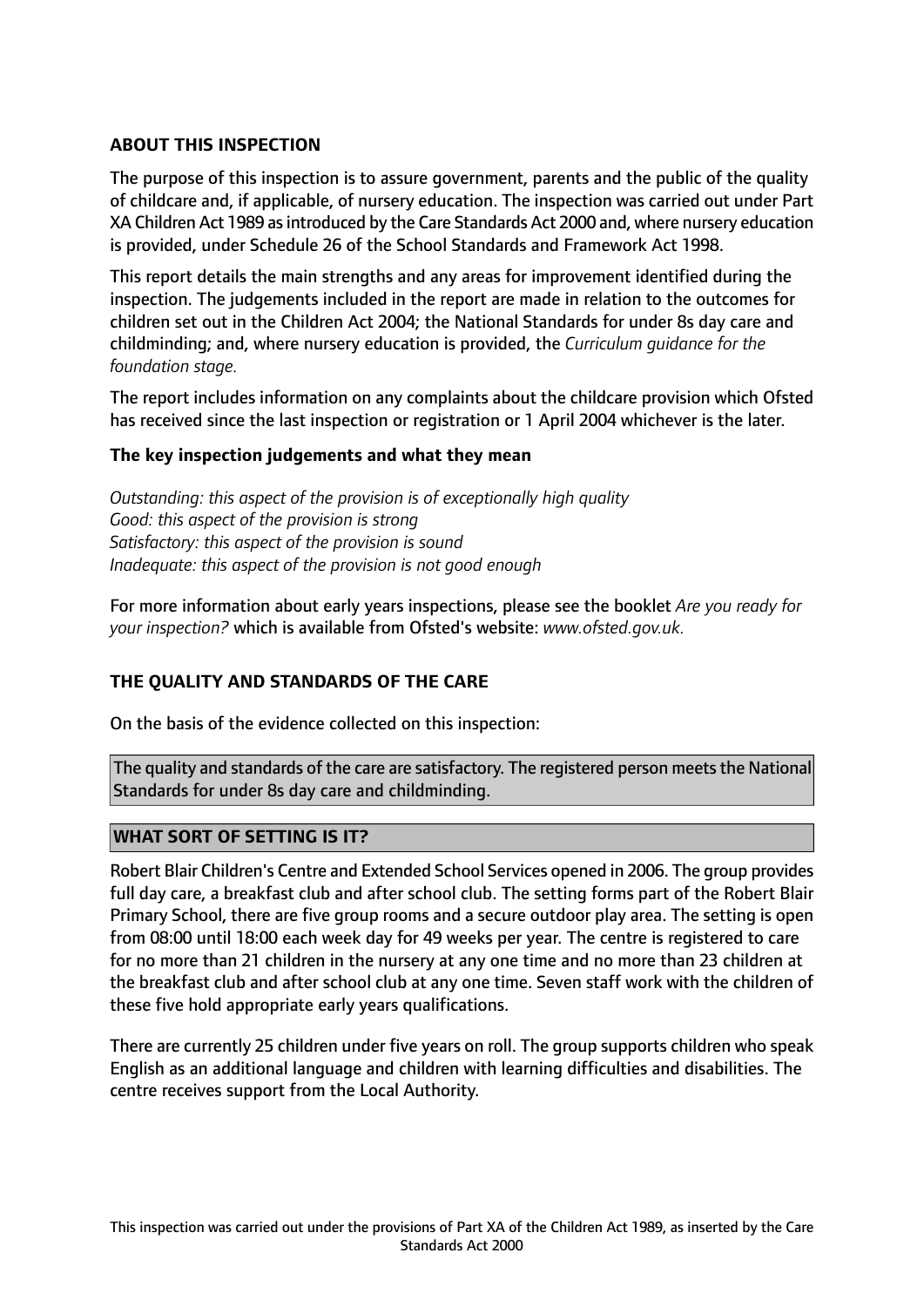## **THE EFFECTIVENESS OF THE PROVISION**

## **Helping children to be healthy**

The provision is satisfactory.

Children play in a clean environment and staff follow generally clear hygiene procedures, for example, they wear gloves and aprons for nappy changing, use disposable tissues, and wipe down surfaces with anti-bacterial spray, which protect children's health. However, practices relating to sharing bedding and babies' snack time do not adequately protect children's health. Children learn about the importance of covering their mouth when they cough and using the toilet correctly. Staff have attended first aid training, and relevant accident and medication records are in place which ensures they can act in the best interests of the children in their care. Although the children's centre has a sick child policy, some children who are potentially infectious still attend, therefore putting other children's health at risk of cross infection.

Fresh drinking water is available and children are well nourished. Meals are wholesome and balanced and are freshly prepared, with lots of fresh fruits throughout the day. Children enjoy a substantial lunch time meal of lasagne with salad and vegetables and a tea time meal of fish cakes and beans. Children's individual dietary needs are well catered for. Staff sit with children at meal times and support them well, as a result babies and younger children make good attempts to feed themselves. Babies' feeding cups are labelled, so that there is no confusion.

All children and babies use the outdoor area on a daily basis to ensure that they get plenty of fresh air. Younger children show good co-ordination and are appropriately challenged when climbing, balancing, running and jumping. Babieslearn to move about independently with staff support, they enjoy crawling in and out boxes, they manoeuvre wheeled toys competently and learn to kick and throw balls.

The children's individual rest and sleep needs are successfully met by the staff because they know the children well and recognise when they are tired.

## **Protecting children from harm or neglect and helping them stay safe**

The provision is good.

Children are cared for in a warm and welcoming environment, which is well-designed with low level displays and soft furnishings. Rooms are arranged well and enable children to move freely around areas for role play, creative play, sharing books, construction, resting and eating.

The risks of accidental injury are minimised due to the good safety and security precautions. For example, there are security codes on all doors, and staff ensure they knock on doors before entering the baby room. Children are learning to keep themselves safe because staff remind them, for example, to take care of their fingers in the door hinges. Staff use a good balance between freedom and safe limits which enables children to have growing independence and allows them to explore and actively increase their capacity to learn. Children are well monitored when sleeping and babies are placed safely in cots.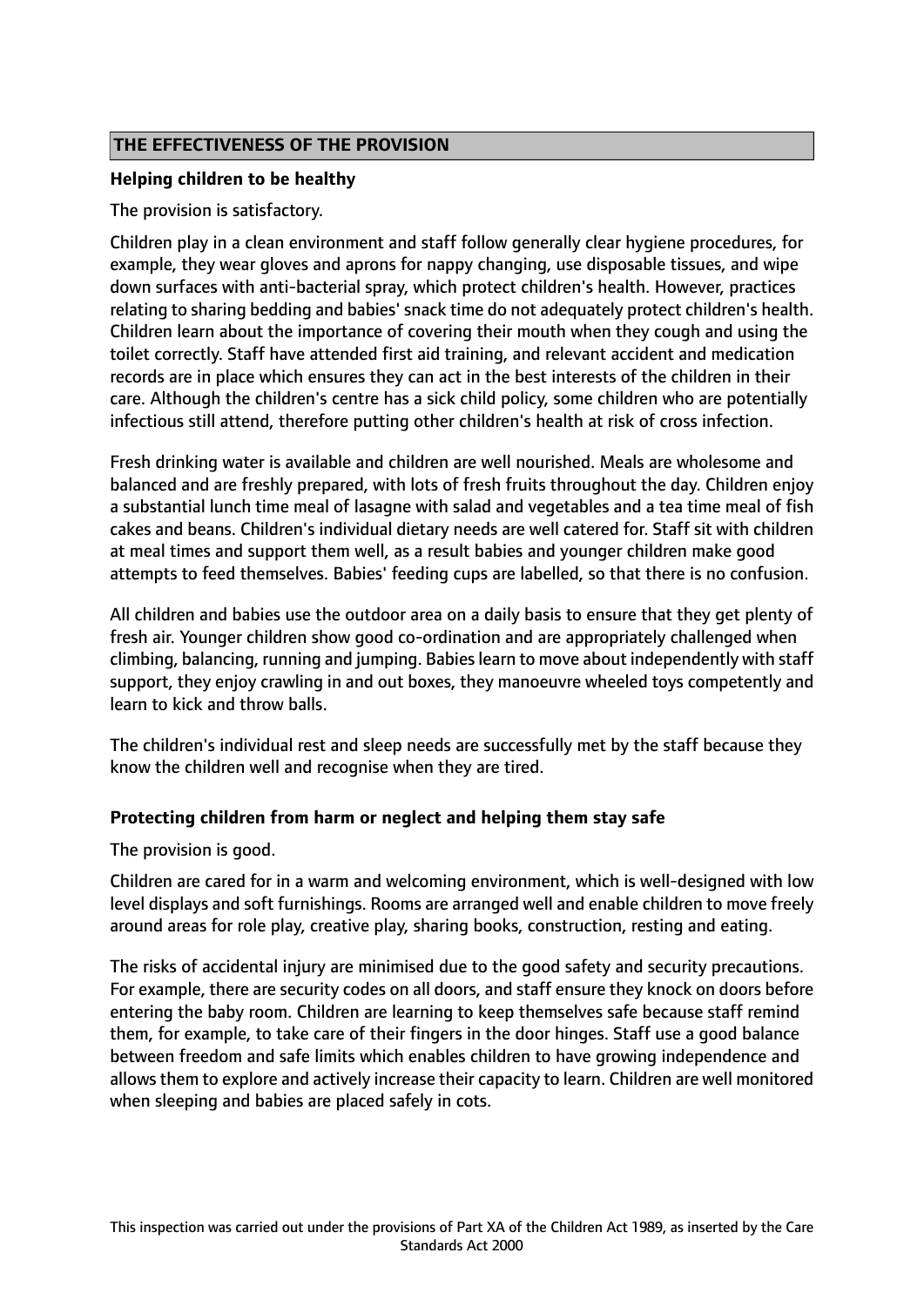Children use a wide range of exciting, stimulating and good quality toys and resources. These are extremely well organised at child height to encourage independent access.

Children are generally protected as staff have a sound understanding of safeguarding children issues and ensure that their prime responsibility is the welfare and well-being of children. Comprehensive child protection procedures are in place, however, not all staff have been made aware of these procedures at their induction.

## **Helping children achieve well and enjoy what they do**

## The provision is good.

The children are happy, relaxed and comfortable with staff who know them well. Children are warmly greeted by staff and some children respond by giving staff spontaneous hugs when they see them. The staff implement the Birth to three matters framework well. There are stimulating activities planned which give babies and younger children some very good sensory experiences, for example, exploring water, cornflour, sand, mud and paint. The babies and toddlers enjoy playing in areas which are designed and resourced with low-level storage to ensure they can easily access the good range of equipment.

Children enjoy free access to books, they can handle them correctly and enjoy spending time looking at them. Story time is thoroughly enjoyed by the children who listen intently to a story called "How Kind", staff engage their interest by asking questions. Staff narrate well whilst children play and set challenging questions to make them think. For example, they ask "how do you think we can get the water from here to there?", "do you know why this has happened?" Younger children have good opportunities to make marks and enjoy role play, for example, they pretend to write letters and post them in the post box. Babies enjoy action rhymes and are beginning to join in with actions, they especially enjoy "if you're happy and you know it" and clap their hands and nod their heads in time. Younger children are learning to be independent as they wash their hands after using the toilet, scrape their own plates at mealtimes and begin to learn to dress and undress.

Children's progress is effectively tracked through regular snap shot observations, narratives and assessments which are recorded well. This valuable evidence of children's development, which includes photographs and samples of their work, is used well to inform planning. Therefore, ensuring children's individual needs are met.

## **Helping children make a positive contribution**

## The provision is satisfactory.

Staff know the children well through initial home visits and a flexible settling in procedure. They gather good written information on children including their routines, comforters, interests, independence skills and their language and physical development and then use this to plan for each child's needs. Children's sense of belonging is promoted through the friendly ethos of the setting. The brightly coloured displays around the rooms and photographs of the children engaged in activities provide opportunities for discussion and promote the warm welcome they receive. Children are helped to understand their world around them as they are taken on regular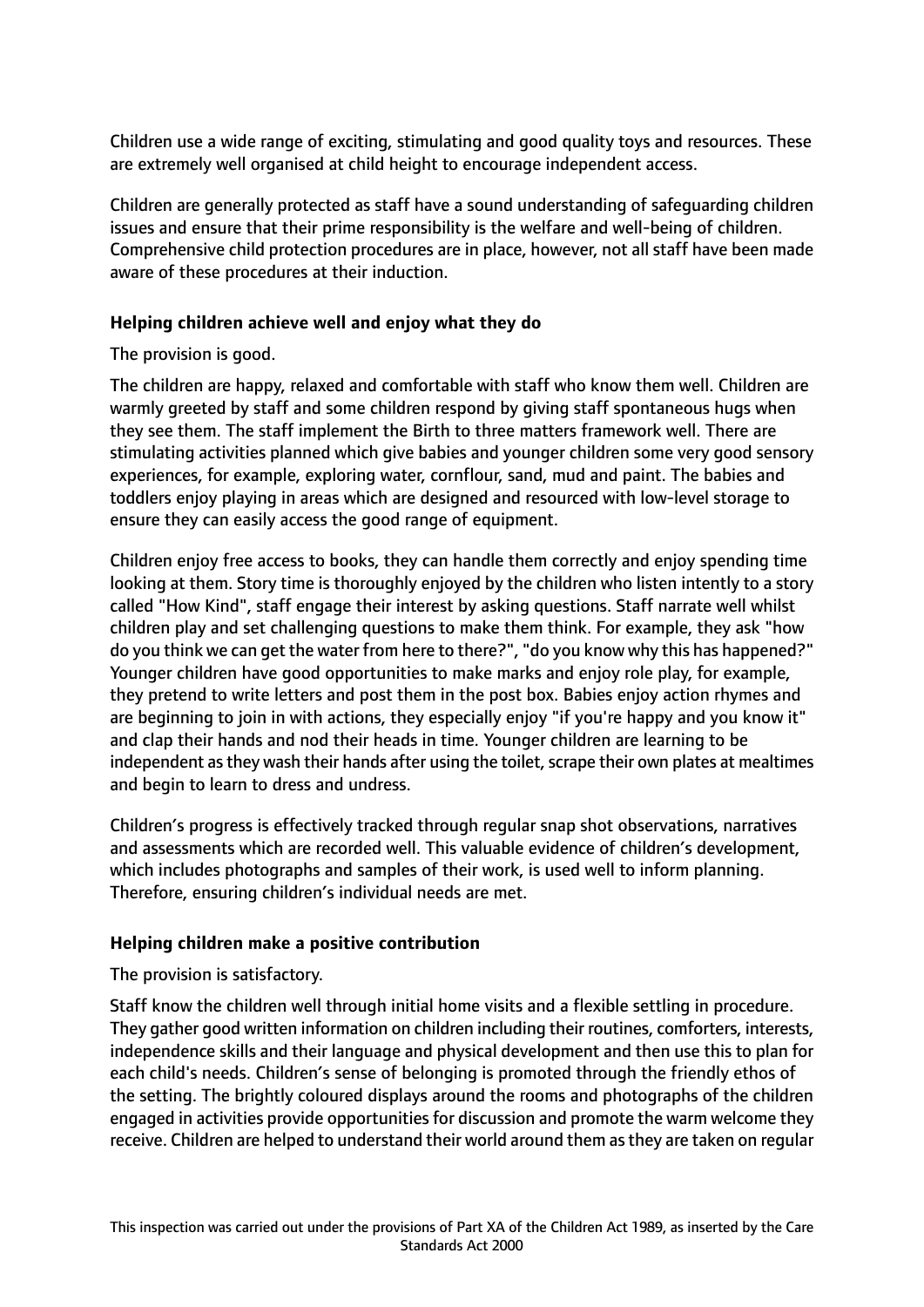outings in the local community, for example, to the library for story time and the local park. There are suitable systems for identifying children with learning difficulties and giving them support. Children are developing confidence and self-esteem, behave well and are beginning to show an understanding of right from wrong. For example, they are praised for their achievements, for sitting well at lunch time and for sharing resources.

Good partnerships with parents and carers contribute to children's well-being. Parents are welcomed into children's rooms where they have the opportunity to speak to children's key workers on a daily basis. Parents receive an informative leaflet with details of procedures, the learning environment and routines. Notices are displayed throughout the centre to ensure parents are kept well informed. The parents of the children aged under two, receive a daily information sheet that keeps them up to date with their child's food intake, nappy changes and activities undertaken, this ensures continuity of care. Parents have access to their child's portfolio which includes photographs of their children engaged in activities and their art work. However, there is no system in place to formally share written observation records with parents, as a result they may not be fully aware of their child's current targets and progress. Most personal information kept on children is stored securely and confidentially, however, some information is displayed and therefore accessible to others.

## **Organisation**

The organisation is satisfactory.

Children's welfare is safeguarded because there are sound recruitment procedures in place which ensures that all staff have all required checks in place. Most staff are qualified to a level three standard in child care and show commitment to improving the care of children through attending ongoing courses.

Space is organised well which offers good opportunities and experiences. The children benefit through the well equipped outdoor area and good use of resources in free play activities. The group sizes and key worker systems contribute to children's good health, safety, enjoyment and ability to fully take part in the setting.

Children's welfare is promoted through the implemented policies and procedures that generally work well in practice. Most of the required documentation is in place. The registration certificate is clearly displayed, and emergency contact numbers are easily accessed. Although registration systems are in place, registers do not give actual times of children's arrival and departure and some previous registers are not available. Therefore, in the event of the need to check historical records children may not be fully protected.

Overall the provision meets the needs of the range of children for whom it provides.